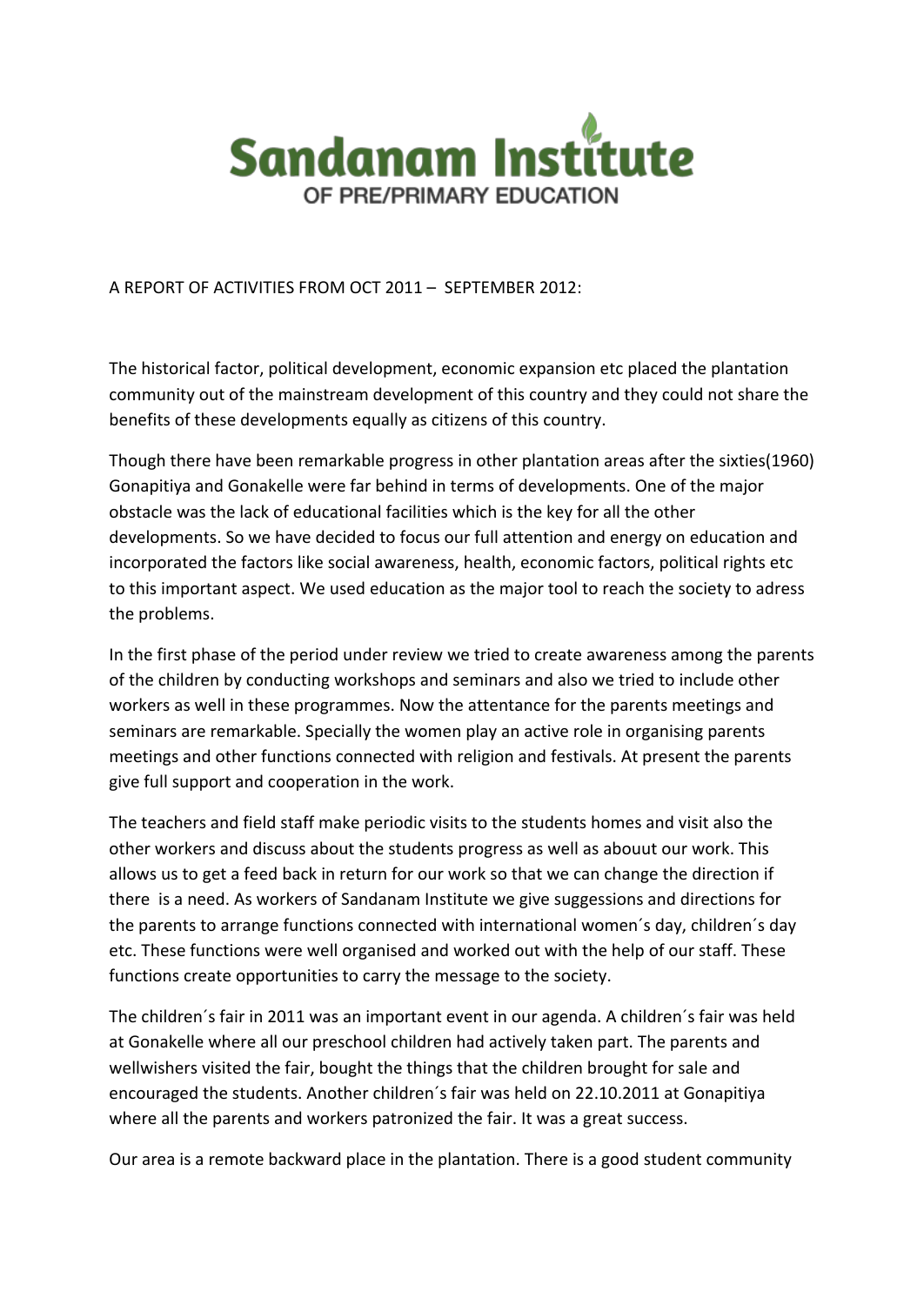and working class people who were in badly need of among other services photocopying service. Our centre caters the people and it is a service we do for minimum cost. We also maintain a library where a small amount of books are available for children and youths. We also provide news papers for the readers who come to the Centre.

Religious festival function: Saraswathy pooja is an important event in our agenda. Though it seems to be religion, it has a meeningful connection with education. The goddess Saraswathy is the symbol of education (learning). It is purely arranged and worked out by the parents. Here the first letter of the alphabets is taught to introduce the child to the school system as well as to socialise the child to mingle in the society. We celebrated Saraswathy Pooja at Gonapitiya and Gonakelle in a grand manner. The youths gave us the full support to make this function a success.

Saving Scheme: There is a regular saving scheme both in Gonapitiya and Gonakelle where every child is given a Till (money-box) to cultivate a habit in saving. When the Till is filled, the money is deposited in the child´s name. When the student leaves the school the saving scheme continues.

Works with the Youths: Youths are the cream of the society and we get involved with them directly and indirectly. We try to get them involved in most of our work.

Alcoholism is a major problem in the plantation and our area cannot escape from this vice. Though we are not very successful in wiping out, we try to redirect them from alcoholism. We organized a workshop and worked out a program with the help of World University Service. We organized (cricket, vollyball) matches and get-togather. These matches and fuctions are generally arranged during Dr.Sandanam´s visit. Some times these youths are taken for exposure togather with others. They give their support when we arrange the sports meet and annual concert.

Exposure programme: We have worked at more than three exposure programmes in this period of time. One in Dec2010-jan 2011 and another in July. In the first exposure we have taken the parents, youths and the Preschool children to the North-east of Sri Lanka which part had been devasted by the ethnic civil war. The group was led by Dr.Sandanam along with the staff. The workers and youth never had gone out of this estate and this educational excursion took five days, gave a different experience for the group. Though the problems of the plantation community is quite different, the group had the rare opportunity of discussing their problems, agonies and mental trauma they have undergone during the war and after. We visited Batticaloa and Trincomalee in the east and Jaffna and many other places in the north. The group shared the feelings of the inmates of a Boys Home who were very severely affected by the civil war. Though most of us are a part of the large tamil community, we have to learn some important aspects from them in terms of education, religious discipline and culture. One of the most important aspect is the thirst for education in spite of their adverse situation. We have learnt that the lack of diplomacy and stratagy led them to an inferior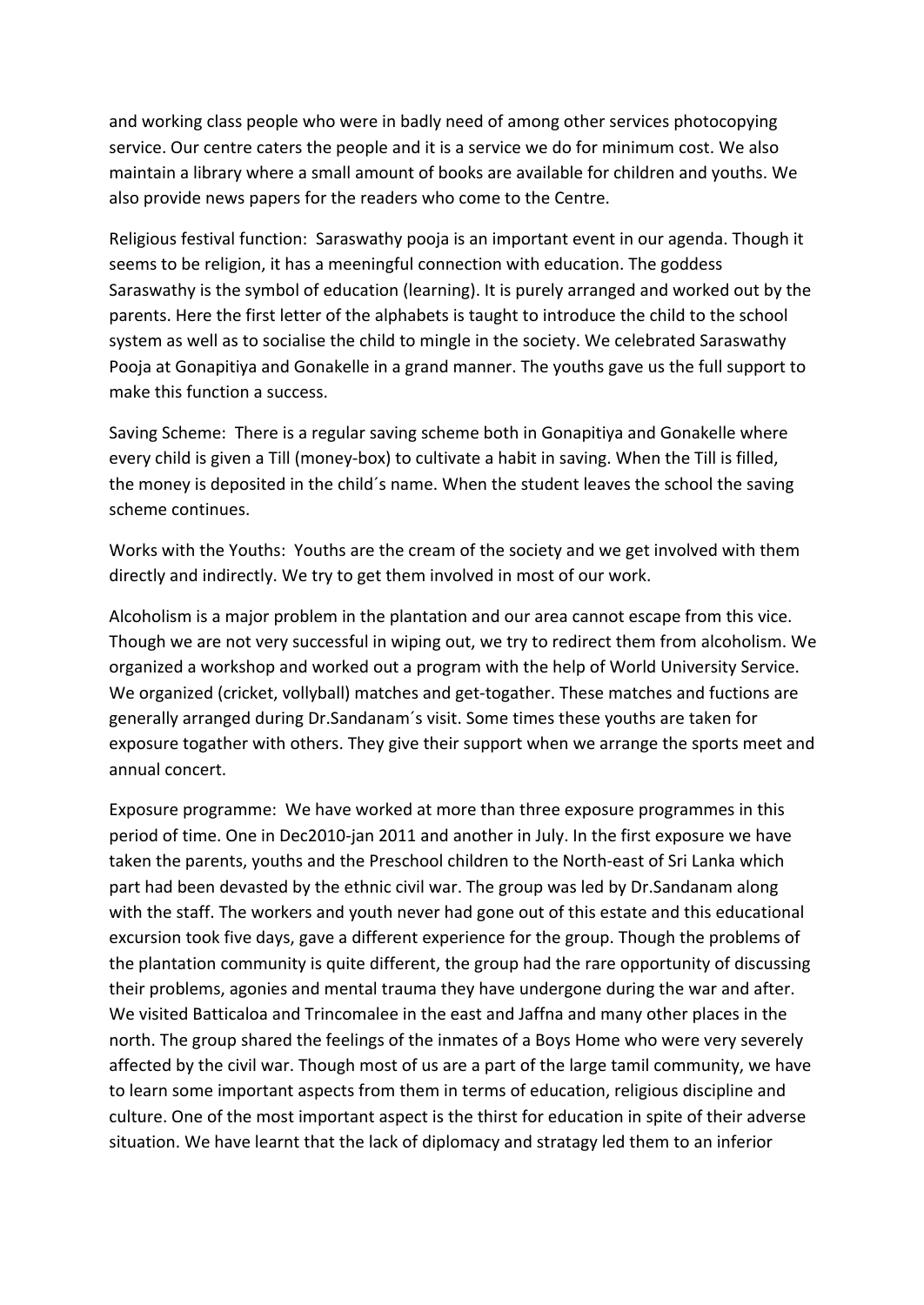position and it may lead us to think of a proper direction.

The second exposure programme was arranged in july-august and it was skippered by Dr.Sandanam. This was exclusively for the youths and scholorschip students. This was almost a study tour for they have visited the most important cultural centres. They have visited Karunalayam in Jaffna and Vorad in Vavunia where the orphans and disabled are housed and cared. This exposure gave them a feeling to share the good things they had with them. This helps the students to build up their stamina and creates a sence to build up a peaceful society.

Dr.Sandanam never fails to take them to the airport and hotels when he leaves for Sweden after the holidays. These students have learnt a lot in terms of table manners and social etiquette. The students were taken twice to Negombo and to colombo this year. If not for Dr.Sandanam, the poor students will never have an opportunity to visit the airport and share the experience in the hotels and beaches.

There is an annual programme of exposure for the preschool students and parents. We have taken them to the Pinnawala elephant park, Ambewela Farm and to Nuwara Eliya park. We hope to take them to Kandy to visit the Peradeniya University, Peradeniya botanical gardens, Gannovuwa agriculture research centre and to Dalada Maligawa in the near future. In 2012 the students travelled to Mannar where we visited a home for girls and a trip by train to Ella where we enjoyed the wonderful view of the waterfall.

SCHOLARSHIPS: We don´t have science or commerce streams in the area for Advanced level students. So some needy poor students are selected on the basis of their O.L results and sent to schools where these subjects are taught. Sandanam Institute bears most of the expends for our students. A special scholorship is given for a student to study music in India. It is pleasing to say that this student has passed his London examination in music with a Distinction. Along with these scholorschips, some financial award is given for three students on their merits from Princess school, gonapitiya and Barathy school at Gonakelle as incentive. We meet the parents and students of this nature, give guidance and moniter them in their studies.

USING THE LOCAL RESOURCES IN THE PERIOD: We tried to use the local resources to the maximum. The estate managements and the workers had mostly been antogonistic to each other. So we have tried to minimise this attitude. We invite the manager and workers for our functions, specially functions like sports meet and annual concert. We also invite the Grama Sevaka (Village Headman), local council members. We are in badly need of a Land to put up our own school building(as the present one is a temporarily borrowed building which might be taken back) at Gonapitiya and the parents hope to meet the manager for a decission in connection with this. We never miss to make use of the trade unions in the estate. We invite them to share some of our work during the festival time. Our field workers and teachers help them during the festival times. There is an opportunity of purchasing a piece of land in Gonapitiya this year and we hope that this will come through so that we can build a more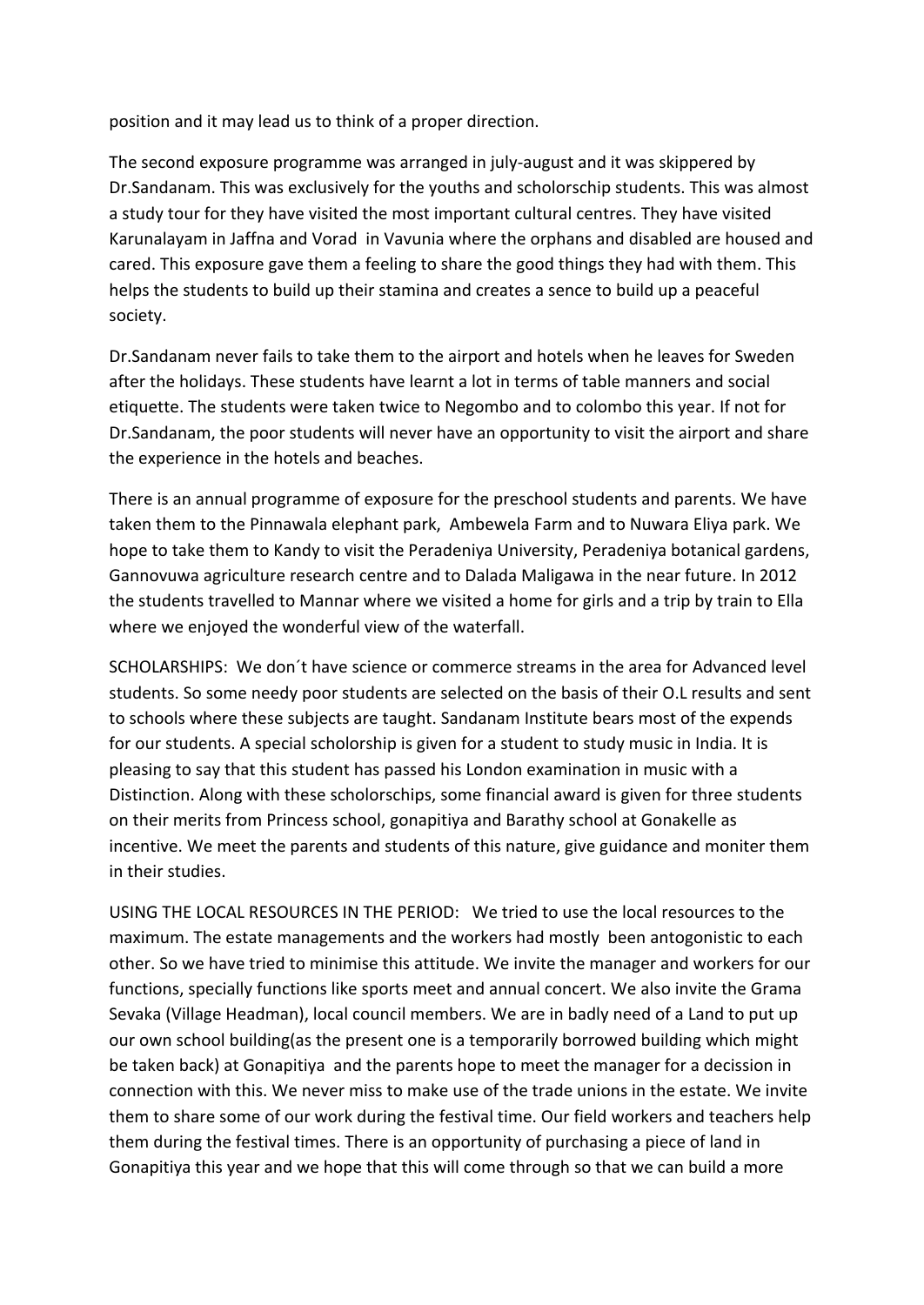spcier school for the preschool children.

The Pradeshya Saba(local council) and Government agent are a great source of help for us. There is a training programme for preschool teachers. It is handled by the G.A´s office and our teachers take part regularly. They have promised to give teaching aids and furniture for our preschool.

World University Service helped us to work out a programme on the anti-alcoholic drive. Alcoholism is a manace for this society. It eats up the economic stability and creates many social ills. Though we are not very successful, there is a change among the youths.

STAFF TRAINING: We have a regular programme to update the knowledge of the teachers. We use to send them for the training given by the G.A's office and one of the teachers is following a course of training given by the Gamini Dissanayake foundation. The teachers are sent to Chapel Haven Play School for observation and feed back. The Principal M/S Yamuna promised to evaluate our teaching and help us on the further course of action.

UNIFORMS: uniforms are stitched on a common basis. The parents and our institute share cost of the uniforms. Uniforms were given at the beginning of this year and we reserve some uniforms for the late admissions.

## **SUMMARY:**

We at the SANDANAM Institute of Pre/Primary Education have done fairly well during the period mentioned above in terms of creating awareness in education, primary health care(which includes physical, mental and dental), awareness of political rights, householding of resources etc.

Though our fund is limited we are obliged to expand our charity work as the need is in the growing. We have to build our youths as a vibrant force in order to get them involved and engaged in our work.

There are at the moment 103 poor children (aged 3-6) getting their preschool training and at the end of which they will be prepared for the primary school and guided towards the primary schools which are situated in and around the area.

Our present borrowed preschool building at Gonapitiya which is accomodating nearly 60 children is too small and in rather a bad shape. Besides we are risking to lose it at any moment. There are no other preschools in our target area. There is a great demand for admission and the number of children will be increasing. We are in need of a new and spacier building to be able to accomodate most of the needy children and there is a hope that this will come true in the year 2013. In addition we need to buy writing desks and chairs. A library corner would be appreciated by the pre and primary school children. Apart from this a mobile dental clinic is needed (we have voluntary dentists to serve 1-2days a week) to take